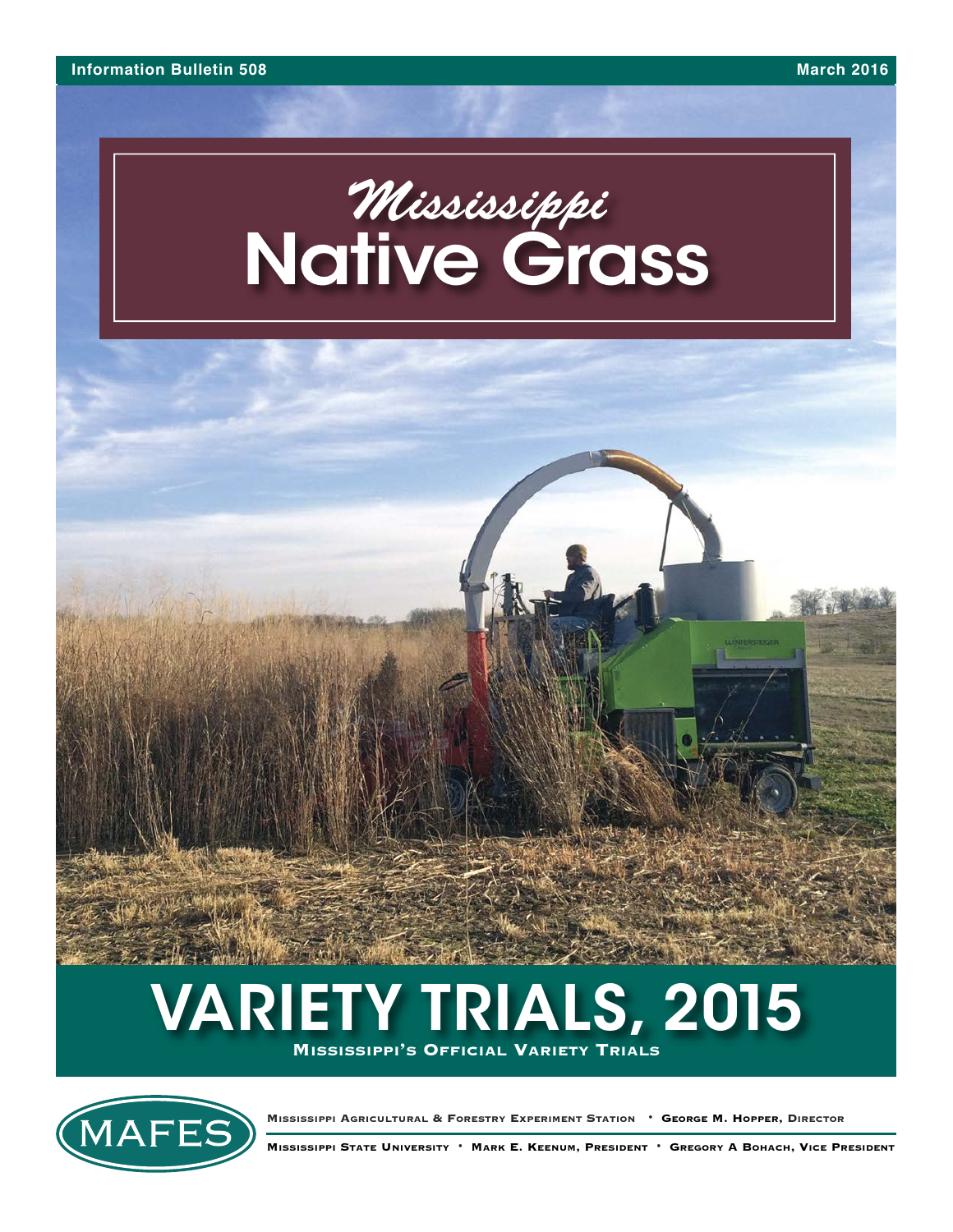## **NOTICE TO USER**

This Mississippi Agricultural and Forestry Experiment Station Information Bulletin is a summary of forage research intended for the use of colleagues, cooperators, and sponsors. The interpretation of data presented herein may change after additional experimentation. Information included herein is not to be construed either as a recommendation for use or as an endorsement of a specific product by Mississippi State University, the Mississippi Agricultural and Forestry Experiment Station, or the Mississippi State University Extension Service

This report contains data generated as part of the Mississippi Agricultural and Forestry Experiment Station. Joint sponsorship by the organizations listed on page 8 is gratefully acknowledged.

Trade names of commercial and public varieties tested in this report are included only for clarity and understanding. All available names (i.e., trade names, experiment code names or numbers, chemical names, etc.) and varieties, products or source seed in this research are listed on page 8.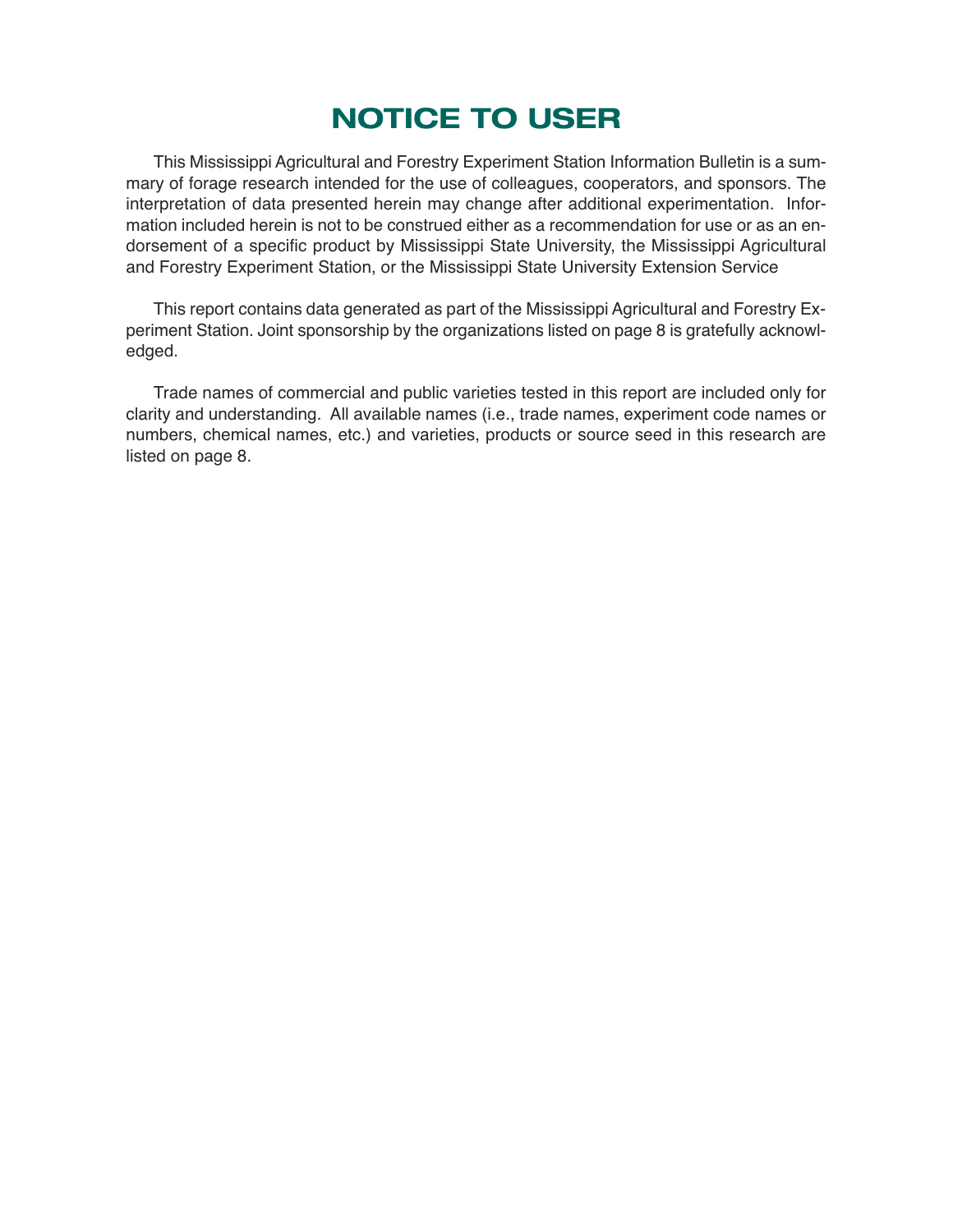## **Mississippi Native Grass Variety Trials, 2015**

#### *MAFES Official Variety Trial Contributors*

#### **Joshua White**

Variety Testing Manager Department of Plant and Soil Sciences Mississippi State University Starkville, Mississippi

#### **Rocky Lemus**

Associate Extension/Research Professor, Extension Forage Specialist Department of Plant and Soil Sciences Mississippi State University Starkville, Mississippi

#### **Brett Rushing**

Assistant Extension/Research Professor Coastal Plains Branch Experiment Station Mississippi State University Newton, Mississippi

#### **James R. Saunders**

Facilities Coordinator North Mississippi Branch Experiment Station Mississippi State University Holly Springs, Mississippi

#### **Daniel Rivera**

Assistant Extension Professor South Mississippi Branch Experiment Station Mississippi State University Poplarville, Mississippi

Recognition is given to research technicians Melvin Gibson and Roy Gibson (field technician) at the South Mississippi Branch Experiment Station for ground preparations and herbicide application. In addition, recognition is given to student workers Michael Kennedy and Mike Hammock for their assistance in cultivating, packing, planting, harvesting, and recording plot data.

This document was approved for publication as Information Bulletin 508 of the Mississippi Agricultural and Forestry Experiment Station. It was published by the Office of Agricultural Communications, a unit of the Mississippi State University Division of Agriculture, Forestry, and Veterinary Medicine.

Copyright 2016 by Mississippi State University. All rights reserved. This publication may be copied and distributed without alteration for nonprofit educational purposes provided that credit is given to the Mississippi Agricultural and Forestry Experiment Station.

Find variety trial information online at *mafes.msstate.edu/variety-trials*.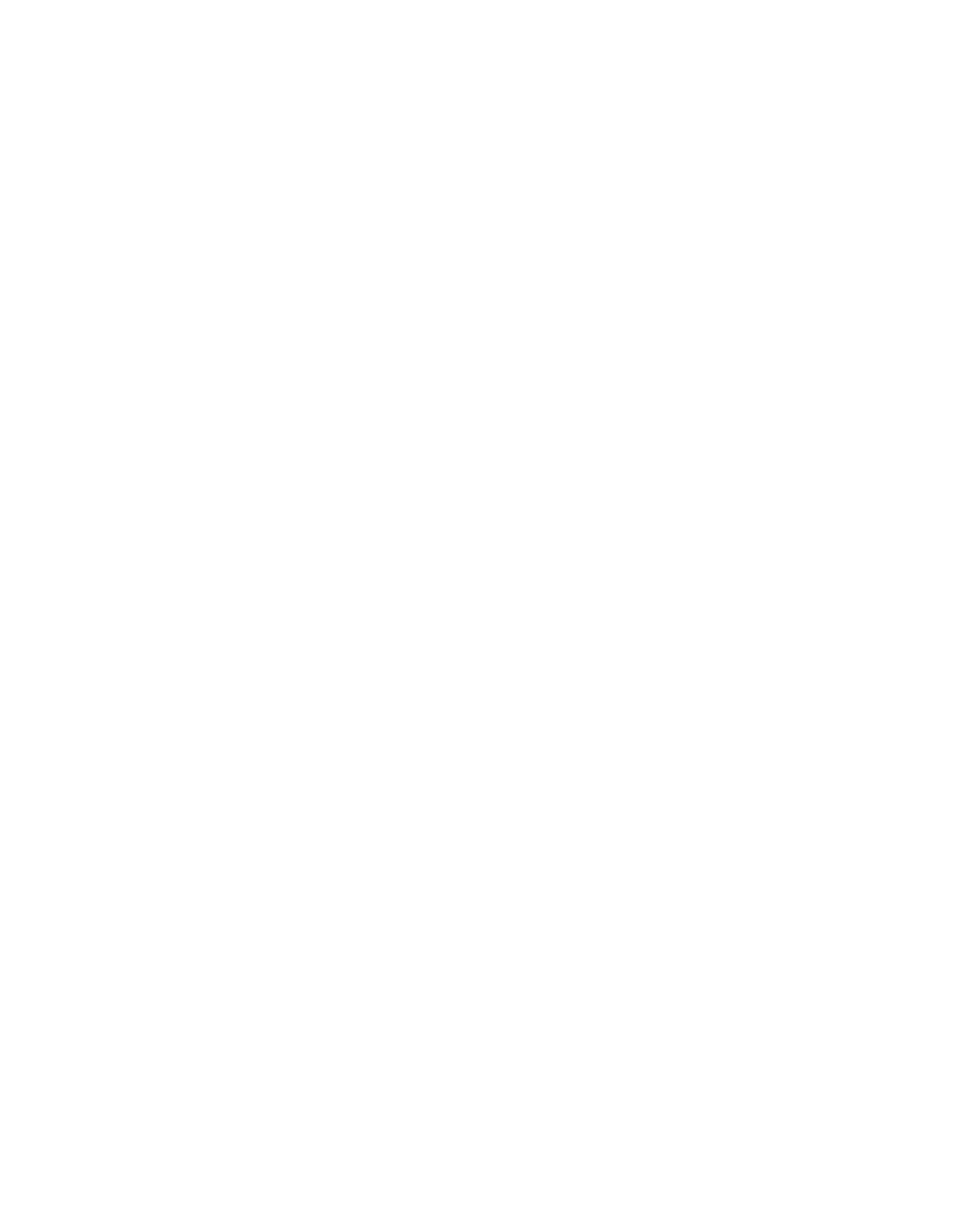## **Mississippi Native Grass Variety Trials, 2015**

### **INTRODUCTION**

In recent years, a renewed interest in the use of native crops for forage has prompted selections of ecotypes and development of cultivars that may be better adapted to current forage production systems. This information bulletin discusses the results of trials with the most common native grasses that show adaption to soil and climatic conditions in Mississippi, such as big bluestem (*Andropogon gerardii*), little bluestem (*Schizachyrium scoparium*), switchgrass (*Panicum virgatum*), and indiangrass (*Sorghastrum nutans*). Typically, these cultivars are merely ecotypes chosen from specific areas and adapted for use at different locations. There is now a need to reevaluate the performance of many of these improved varieties for use in Mississippi.

Big bluestem is a perennial bunchgrass, native to the Great Plains and eastern U.S. It is extremely deep rooted, encouraging superior drought tolerance when compared with other warm-season perennials. Big bluestem is one of the most palatable native crops, maintaining excellent forage quality throughout the summer. It does not tolerate close grazing, and improper grazing pressure could lead to stand thinning. We recommend using rotational stocking to graze this grass to a residual stubble height of 6 inches.

Indiangrass is a perennial bunchgrass, native to the eastern Great Plains and eastern U.S. It can spread not only by seed, but also by rhizomes. This grass can be used for both pasture and hay, and, like big bluestem, it maintains good forage quality throughout the summer. It can tolerate semiclose grazing in a rotational system, but in continuous systems, we recommend a stubble of 10–16 inches.

Switchgrass is one of the most widespread native grasses of North America. It is a perennial bunchgrass that can become tall and stemmy much sooner than indiangrass or big bluestem. Due to its rapid maturity, we recommend intense rotational stocking to maintain stands and good forage quality. Switchgrass is more tolerant of acidic and poorly drained soils than the other native species. This grass has two ecotypes: upland (northern U.S.) and lowland (southern U.S.). Lowland switchgrass yields can reach 6–10 dry tons per acre.

|                      | Table 1. Monthly rainfall totals for Poplarville, Starkville, Holly Springs, and Newton, 2015. |      |       |       |       |      |      |      |       |      |      |      |
|----------------------|------------------------------------------------------------------------------------------------|------|-------|-------|-------|------|------|------|-------|------|------|------|
| l Location           | Jan.                                                                                           | Feb. | March | April | Mav   | June | July | Aug. | Sept. | Oct. | Nov. | Dec. |
|                      | in                                                                                             | in   | in    | in    | in    | in   | in   | in   | in    | in   | in   | in   |
| Poplarville          | 3.13                                                                                           | 2.3  | 3.79  | 5.33  | 11.44 | 4.01 | 4.71 | 1.00 | 0.01  | 6.92 | 4.4  | 8.46 |
| Starkville           | 5.71                                                                                           | 4.98 | 5.47  | 5.06  | 5.45  | 3.18 | 4.09 | 2.20 | 0.95  | 1.43 | 0.20 | 0.09 |
| <b>Holly Springs</b> | 0.00                                                                                           | 0.53 | 2.37  | 2.27  | 3.09  | 2.21 | 0.51 | 1.00 | 0.02  | 0.41 | 6.44 | 2.22 |
| Newton               | 6.71                                                                                           | 4.13 | 4.91  | 5.15  | 2.16  | 4.97 | 3.57 | 4.05 | 3.6   | 6.82 | 7.02 | 6.08 |
| MS 30-yr. avg.       | 5.30                                                                                           | 4.70 | 5.80  | 5.60  | 5.10  | 3.30 | 4.50 | 3.80 | 3.60  | 3.30 | 4.80 | 5.90 |

**Mississippi Agricultural and Forestry Experiment Station 1**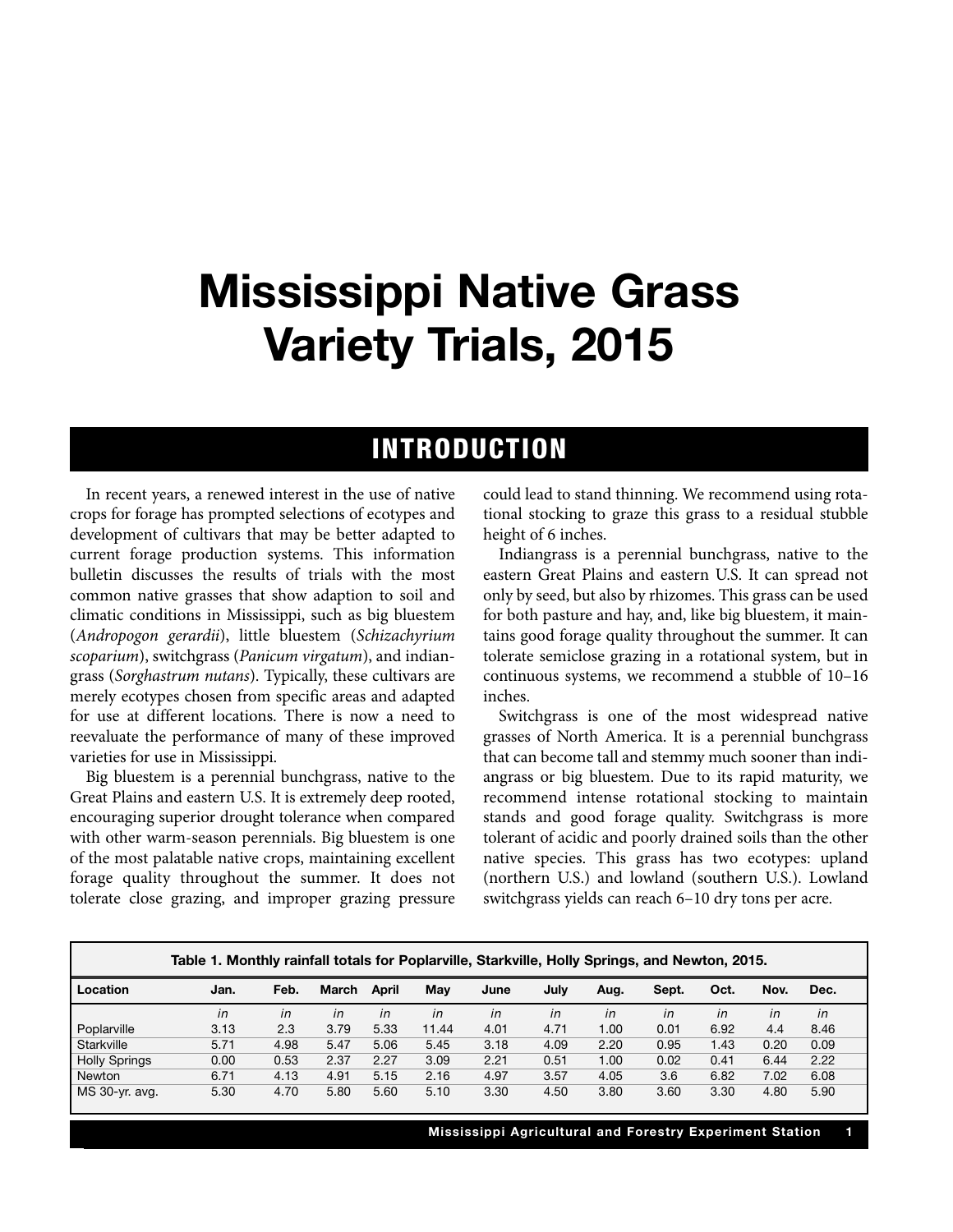Little bluestem is a perennial bunchgrass that sometimes uses rhizomes to propagate. Though it is found across the continental U.S., with the exception of the far Pacific Coast, it is most prominent in the dryer Midwest. It is more drought-tolerant than switchgrass, big bluestem, and indiangrass, and it can tolerate more intensive grazing than the other native grasses. However, forage quality and palatability quickly decrease with maturity.

In the results presented, comparisons can be statistically evaluated by using the LSD (least significant difference). The LSD represents the amount of yield that must be observed between any two entries to determine if the differences observed were due to cultivar variation alone. The coefficient of variation (CV) represents the variation within the trial to measure the quality of the data presented. Typically, a lower CV represents a trial with low variation between replications.

## **PROTOCOL**

Trials were planted with an Almaco plot drill in 6-by-10-foot plots arranged in a randomized complete block design with four replications. Seeding rates were adjusted to account for pure live seed (PLS) (Table 2). Trials were separated by species due to different optimum harvest times. Plots were not amended with any fertilizer, lime, or irrigation at any time. Seedbed was cultivated 5 months before planting and allowed to settle, receiving glyphosate treatments as needed to eliminate weeds and create a stale seedbed.

Plots from individual species were harvested to a 6 inch stubble height after they reached between 24 and 30 inches of growth. Harvesting was performed using a "Zero Turn" mower equipped with a bagging system and taking a 52-inch swath from the middle of each plot.

To determine dry matter percentage, subsamples were taken from each plot, weighed, and dried in a force-air oven at 131°F until weight remained constant. Statistical analysis was performed using PROC GLM in SAS, and means were considered different at P < 0.05. Subsamples

| Table 2. Seeding rates. <sup>1</sup> |                    |  |  |
|--------------------------------------|--------------------|--|--|
| <b>Genus/Species</b>                 | Seeding rate (PLS) |  |  |
|                                      | Ib/A               |  |  |
| Big bluestem                         | 12                 |  |  |
| Indiangrass                          | 10                 |  |  |
| Little bluestem                      | 5                  |  |  |
| Switchgrass                          | 8                  |  |  |
| $PLS = Pure Live Seed$               |                    |  |  |

were further used to evaluate forage nutritive value using NIR and the grass hay equation of the NIRS Forage and Feed Testing Consortium (Madison, Wisconsin).

Plateau (imazapic) was used at a rate of 6 ounces per acre as both a preemergence and postemergence application during the establishment year on the indiangrass, big bluestem, and little bluestem. Switchgrass trials received a postemergence application of Pastora (nicosulfuron and metsulfuron methyl) at 1.5 ounces per acre.

### **RESULTS**

All locations were initially planted in May 2013 and allowed 1 year of establishment before data collection was initiated. During the establishment year, occasional mowing and clearing of the plots was performed to minimize weed competition. In general, big bluestem across every location showed superior stand establishment and was considered fully established for most varieties by the end of the first year. All species were fully established in Poplarville by the end of 2013, but indian-

grass and switchgrass had to be replanted in May 2014 in Starkville, Newton, and Holly Springs due to incomplete stands in the plots. Little bluestem ranked as the most difficult to establish with complete stands available for harvest in Poplarville only after two plantings. In Starkville, data from only big bluestem is presented due incomplete stand establishment with the other species.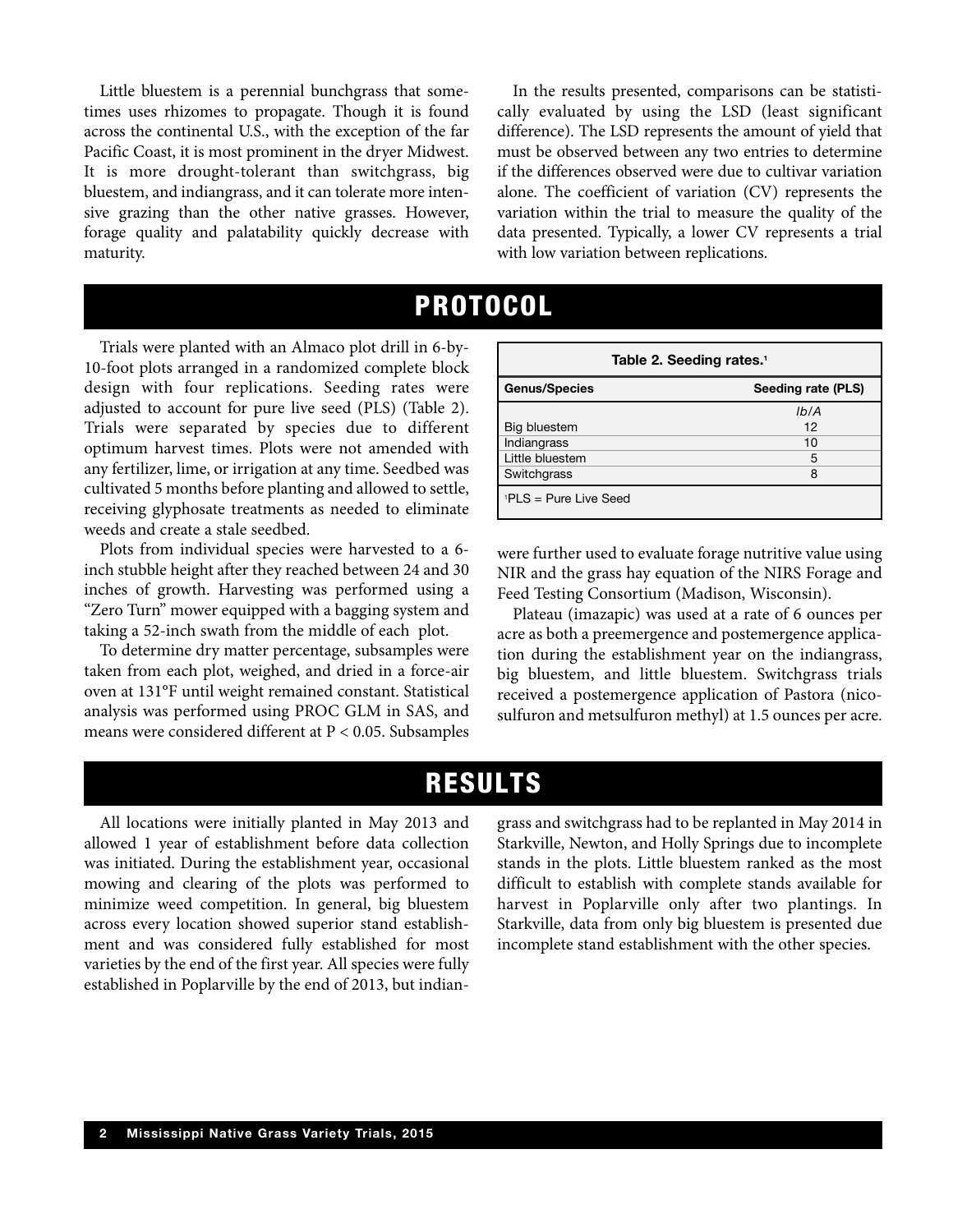| <b>Species/Variety</b> | <b>Harvest date</b> |        | <b>Total</b> | 2014-15 avg. |
|------------------------|---------------------|--------|--------------|--------------|
|                        | 6/3/15              | 8/4/15 |              |              |
|                        | Ib/A                | Ib/A   | Ib/A         | Ib/A         |
| <b>Big bluestem</b>    |                     |        |              |              |
| Earl                   | 2983                | 2896   | 5879         | 5854         |
| Kaw                    | 3501                | 3858   | 7359         | 8335         |
| $OZ-70$                | 4010                | 3957   | 7967         | 9173         |
| Roundtree              | 3438                | 4017   | 7455         | 8436         |
| Suther                 | 4521                | 3846   | 8367         | 8699         |
| Indiangrass            |                     |        |              |              |
| Cheyenne               | 2233                | —      | 2233         | 3694         |
| Cycle 7 IG             | 2449                |        | 2449         | 4553         |
| Little bluestem        |                     |        |              |              |
| Aldous                 | 2502                |        | 2502         | 3455         |
| Cimmarron              | 2211                |        | 2211         | 3321         |
| <b>Switchgrass</b>     |                     |        |              |              |
| Alamo                  | 3049                | 3679   | 5809         | 6344         |
| Blackwell              | 1881                | 1849   | 3730         | 4347         |
| Cave n Rock            | 2266                | 3005   | 5271         | 5108         |
| Cycle 7 UPSG           | 2917                | 2384   | 4705         | 5630         |
| Expresso               | 3270                | 3477   | 6747         | 6369         |
| Kanlow                 | 2479                | 2807   | 5286         | 5468         |
| Mean                   | 2914                | 3252   | 5198         | 5919         |
| LSD <sub>0.05</sub>    | 794                 | 1016   | 1607         | 1098         |
| $CV\%$                 | 19                  | 21     | 21           | 13           |

| Table 4. Forage nutritive value at Poplarville, 2015.1 |                     |                |           |            |            |                          |
|--------------------------------------------------------|---------------------|----------------|-----------|------------|------------|--------------------------|
| <b>Species</b>                                         | <b>Harvest date</b> |                |           |            |            |                          |
|                                                        |                     | 6/3/15         |           |            | 8/4/15     |                          |
|                                                        | <b>NDF</b>          | <b>ADF</b>     | <b>CP</b> | <b>NDF</b> | <b>ADF</b> | <b>CP</b>                |
|                                                        | %                   | %              | %         | $\%$       | %          | %                        |
| Big bluestem                                           | 73                  | 41             | 6         | 75         | 42         |                          |
| Indiangrass                                            | 69                  | 39             | 9         |            |            |                          |
| Little bluestem                                        | 70                  | 39             | 9         |            | —          |                          |
| Switchgrass                                            | 71                  | 38             | 8         | 73         | 40         | $\overline{7}$           |
|                                                        |                     |                |           |            |            |                          |
| Mean                                                   | 71                  | 39             | 8         | 74         | 41         | $\overline{\phantom{a}}$ |
| LSD <sub>0.05</sub>                                    | <b>NS</b>           | 1.17           |           | <b>NS</b>  | <b>NS</b>  | <b>NS</b>                |
| $CV\%$                                                 | 2                   | $\overline{2}$ | ⇁         | 3          | 5          | 7                        |
| <sup>1</sup> NS = Not Significant                      |                     |                |           |            |            |                          |

NDF= Neutral Detergent Fiber, ADF= Acid Detergent Fiber, CP= Crude Protein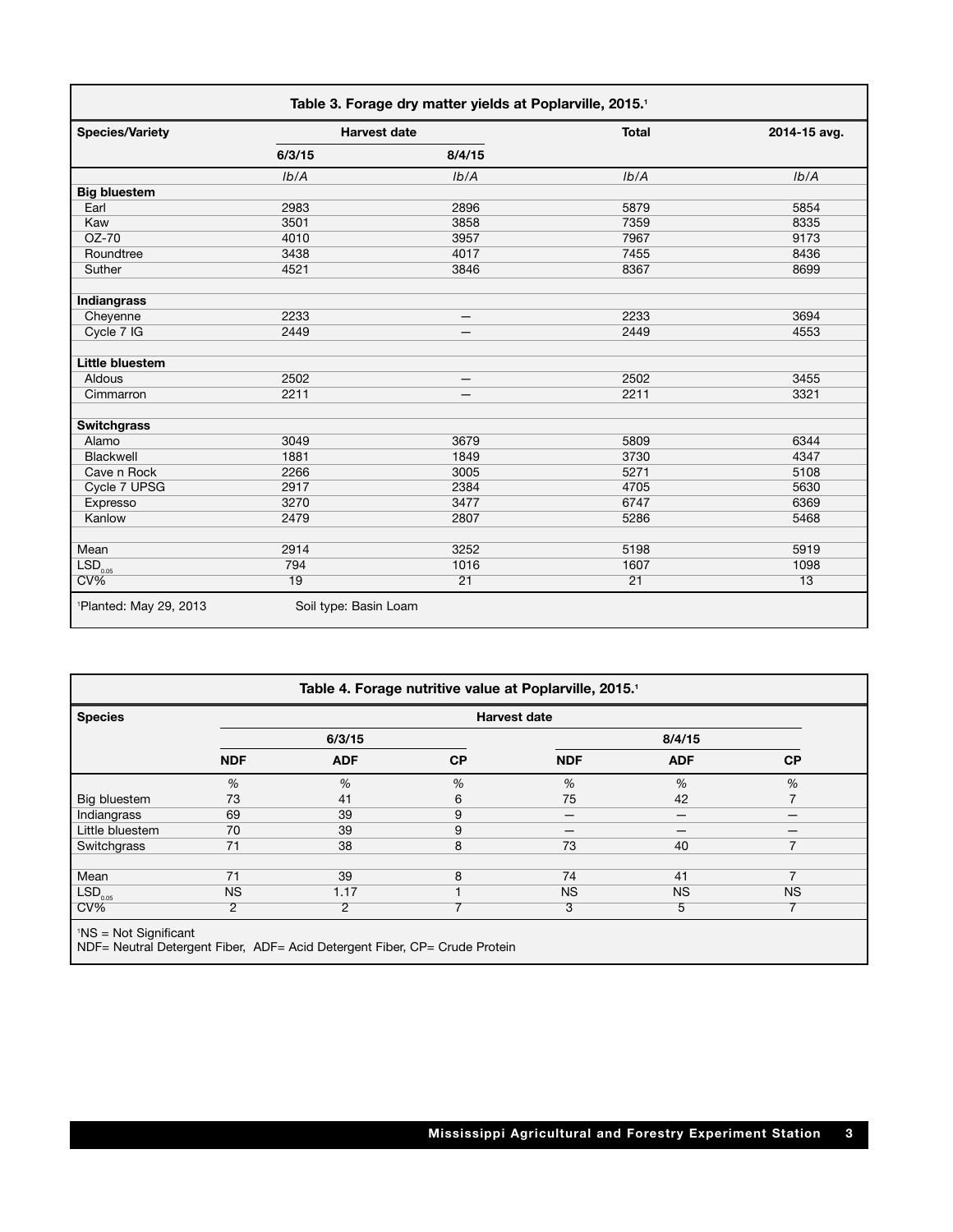| Table 5. Forage dry matter yields at Newton, 2015. <sup>1</sup> |                         |         |                                     |              |  |
|-----------------------------------------------------------------|-------------------------|---------|-------------------------------------|--------------|--|
| <b>Species/Variety</b>                                          | <b>Harvest date</b>     |         | <b>Total</b>                        | 2014-15 avg. |  |
|                                                                 | 6/24/15                 | 8/28/15 |                                     |              |  |
|                                                                 | Ib/A                    | Ib/A    | Ib/A                                | Ib/A         |  |
| <b>Big bluestem</b>                                             |                         |         |                                     |              |  |
| Earl                                                            | 1735                    | 1708    | 3443                                | 3005         |  |
| Kaw                                                             | 2225                    | 2495    | 4720                                | 4038         |  |
| OZ-70                                                           | 2881                    | 2311    | 5192                                | 4731         |  |
| Roundtree                                                       | 1715                    | 1774    | 3489                                | 2873         |  |
| Suther                                                          | 2164                    | 1904    | 4068                                | 3570         |  |
| Indiangrass                                                     |                         |         |                                     |              |  |
| Cheyenne                                                        | 1909                    | 2814    | 4722                                | —            |  |
| Cycle 7 IG                                                      | 2276                    | 2106    | 4381                                |              |  |
| Little bluestem                                                 |                         |         |                                     |              |  |
| Aldous                                                          | 2086                    | 1496    | 3582                                |              |  |
| Cimmarron                                                       | 2653                    | 2103    | 4756                                | —            |  |
| Mean                                                            | 2183                    | 2079    | 4262                                | 3643         |  |
| LSD <sub>0.05</sub>                                             | <b>NS</b>               | 703     | <b>NS</b>                           | <b>NS</b>    |  |
| $CV\%$                                                          | 32                      | 23      | 25                                  | 24           |  |
| $1NS = Not$ Significant<br>Planted: May 24, 2013                | Replanted: June 5, 2014 |         | Soil type: Prentiss Fine Sandy Loam |              |  |

| <b>Species</b>      |            |            |           | <b>Harvest date</b> |            |           |
|---------------------|------------|------------|-----------|---------------------|------------|-----------|
|                     |            | 6/24/15    |           |                     | 8/28/15    |           |
|                     | <b>NDF</b> | <b>ADF</b> | <b>CP</b> | <b>NDF</b>          | <b>ADF</b> | <b>CP</b> |
|                     | %          | %          | %         | $\%$                | %          | %         |
| Big bluestem        | 70         | 40         |           | 70                  | 40         | 8         |
| Indiangrass         | 76         | 42         | 6         | 73                  | 43         |           |
| Little bluestem     | 74         | 41         | 6         | 74                  | 41         | 7         |
| Mean                | 73         | 41         | 6.5       | 72                  | 42         | 7.5       |
| LSD <sub>0.05</sub> | 2.5        | <b>NS</b>  | <b>NS</b> | <b>NS</b>           | <b>NS</b>  | <b>NS</b> |
| $CV\%$              | 1.3        | .98        | 7.1       | 1.7                 | 3.3        | 8         |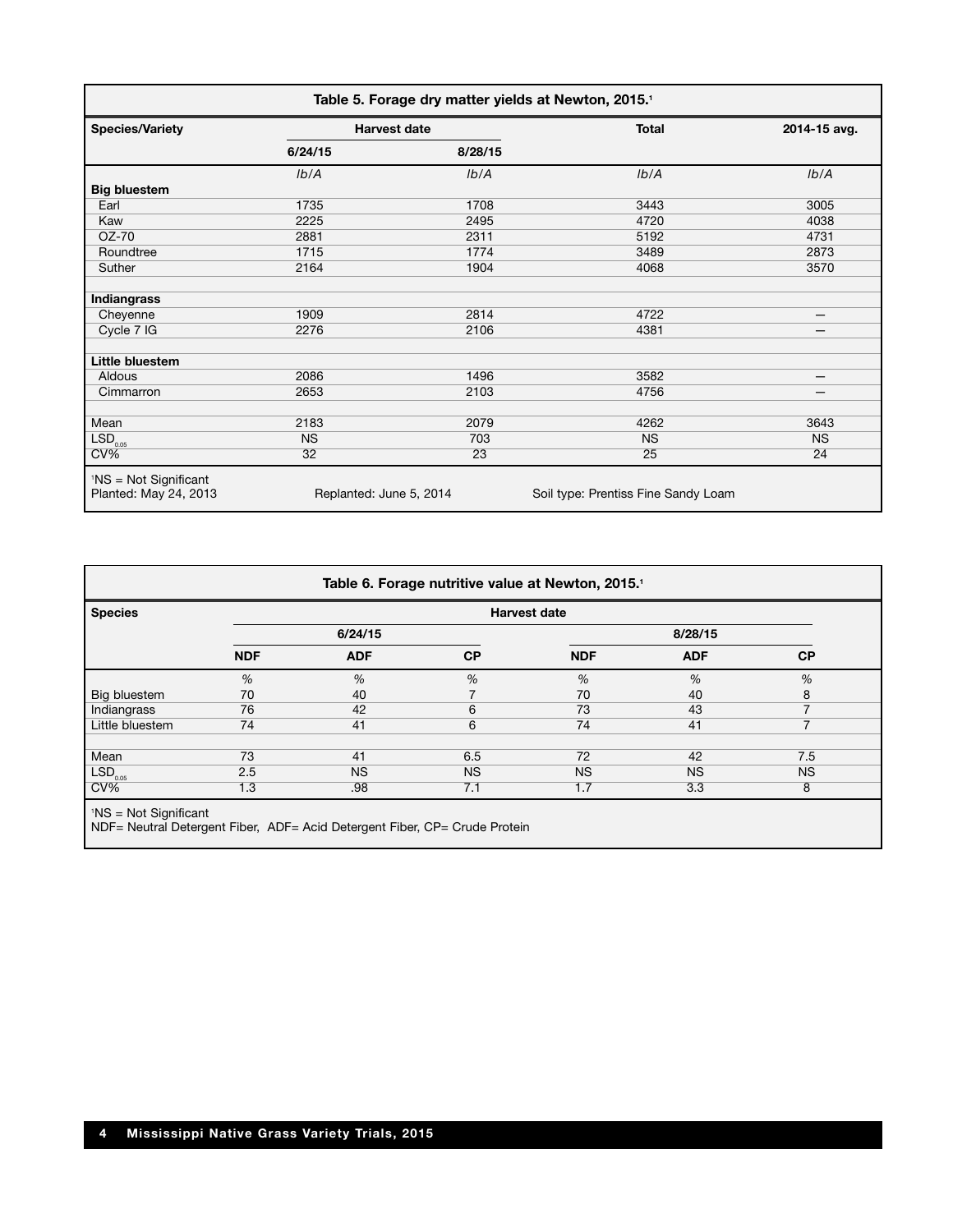| Table 7. Forage dry matter yields at Starkville, 2015. <sup>1</sup> |                     |                                     |              |              |
|---------------------------------------------------------------------|---------------------|-------------------------------------|--------------|--------------|
| <b>Species/Variety</b>                                              | <b>Harvest date</b> |                                     | <b>Total</b> | 2014-15 avg. |
|                                                                     | 6/10/15             | 8/20/15                             |              |              |
|                                                                     | Ib/A                | Ib/A                                | Ib/A         | Ib/A         |
| <b>Big bluestem</b>                                                 |                     |                                     |              |              |
| Cycle 7 BBS                                                         | 3690                | 3036                                | 6727         | 5251         |
| Earl                                                                | 3363                | 3323                                | 6686         | 4964         |
| Kaw                                                                 | 3146                | 2669                                | 5814         | 4575         |
| OZ-70                                                               | 3585                | 2958                                | 6544         | 5061         |
| Roundtree                                                           | 3480                | 2879                                | 6359         | 4911         |
| Suther                                                              | 3484                | 3215                                | 6698         | 4891         |
| <b>Switchgrass</b>                                                  |                     |                                     |              |              |
| Alamo                                                               | 3781                | 3353                                | 7134         | 4771         |
| Blackwell                                                           | 1732                | 2010                                | 3741         | 2230         |
| Cave n Rock                                                         | 1970                | 1775                                | 3745         | 2662         |
| Cycle 7 UPSG                                                        | 2119                | 2454                                | 4573         | 2961         |
| Expresso                                                            | 2653                | 2454                                | 5107         | 3671         |
| Kanlow                                                              | 2498                | 2257                                | 4755         | 2902         |
| Mean                                                                | 2959                | 2698                                | 5657         | 4071         |
| LSD <sub>0.05</sub>                                                 | 1196                | 866                                 | 1825         | 1487         |
| $CV\%$                                                              | 28                  | 22                                  | 22           | 25           |
| <sup>1</sup> Planted: May 30, 2013                                  |                     | Soil type: Marietta Fine Sandy Loam |              |              |

| Table 8. Forage nutritive value at Starkville, 2015. <sup>1</sup> |                                                                                                                                                                                                                                                                                                                                                                                   |            |           |  |
|-------------------------------------------------------------------|-----------------------------------------------------------------------------------------------------------------------------------------------------------------------------------------------------------------------------------------------------------------------------------------------------------------------------------------------------------------------------------|------------|-----------|--|
| <b>Species</b>                                                    | <b>Harvest date</b><br>8/20/15                                                                                                                                                                                                                                                                                                                                                    |            |           |  |
|                                                                   | <b>NDF</b>                                                                                                                                                                                                                                                                                                                                                                        | <b>ADF</b> | <b>CP</b> |  |
|                                                                   | %                                                                                                                                                                                                                                                                                                                                                                                 | %          | %         |  |
| Big bluestem                                                      | 76                                                                                                                                                                                                                                                                                                                                                                                | 44         | 4.2       |  |
| Switchgrass                                                       | 73                                                                                                                                                                                                                                                                                                                                                                                | 40         | 3.6       |  |
|                                                                   |                                                                                                                                                                                                                                                                                                                                                                                   |            |           |  |
| Mean                                                              | 74.5                                                                                                                                                                                                                                                                                                                                                                              | 42         | 3.9       |  |
| LSD <sub>0.05</sub>                                               | 2.5                                                                                                                                                                                                                                                                                                                                                                               | 1.2        | 0.56      |  |
| $CV\%$                                                            | 2                                                                                                                                                                                                                                                                                                                                                                                 | 2          | 9         |  |
|                                                                   | $\mathbf{A} \mathbf{B} \mathbf{C}$ , $\mathbf{A} \mathbf{D} \mathbf{C}$ , $\mathbf{A} \mathbf{D} \mathbf{C}$ , $\mathbf{A} \mathbf{A} \mathbf{D} \mathbf{A}$ , $\mathbf{A} \mathbf{D} \mathbf{D} \mathbf{D}$ , $\mathbf{A} \mathbf{D} \mathbf{D} \mathbf{D}$ , $\mathbf{A} \mathbf{D} \mathbf{D} \mathbf{D}$ , $\mathbf{A} \mathbf{D} \mathbf{D} \mathbf{D} \mathbf{D} \mathbf{D$ |            |           |  |

1 NDF= Neutral Detergent Fiber, ADF= Acid Detergent Fiber, CP= Crude Protein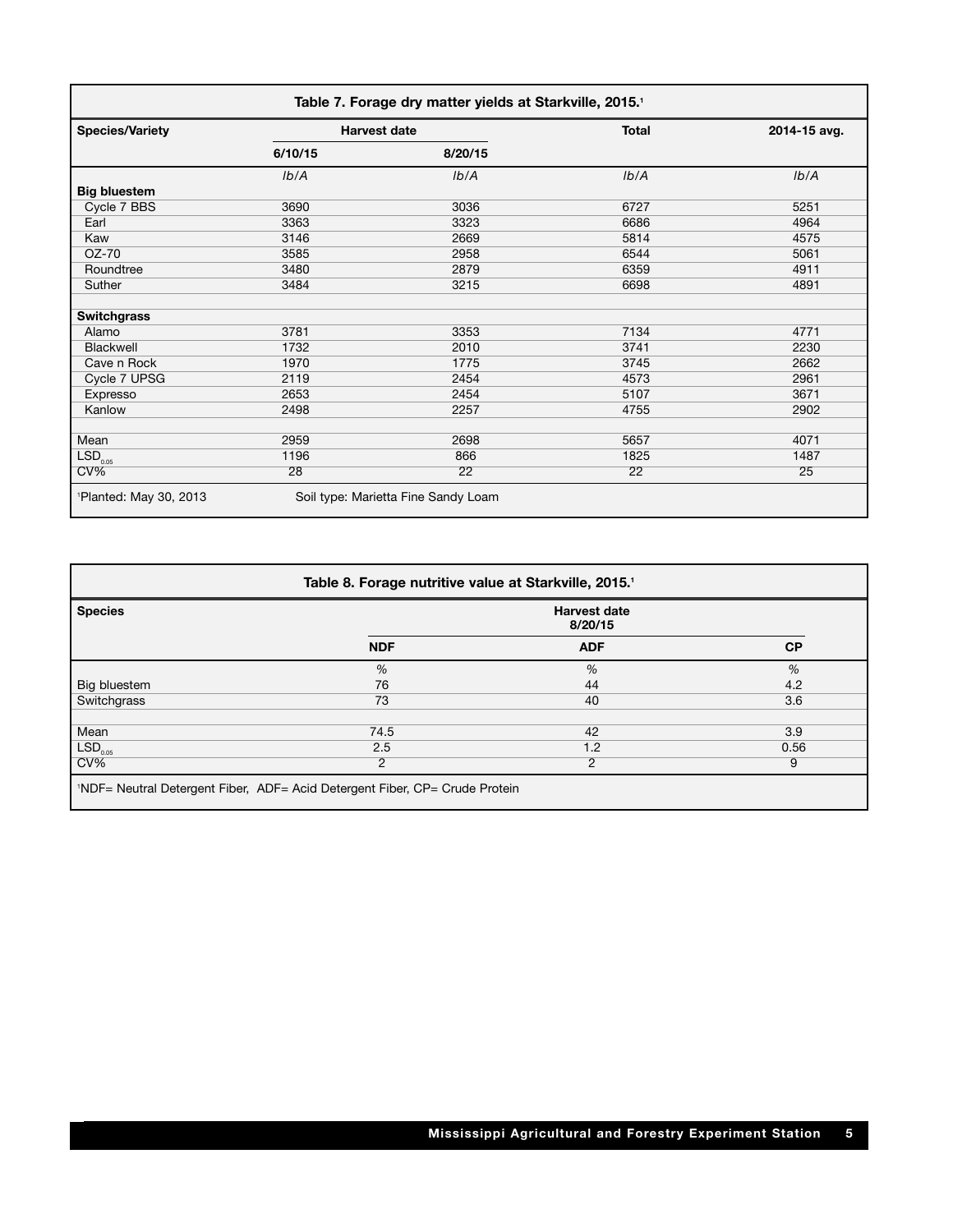| Table 9. Forage dry matter yields at Holly Springs, 2015. <sup>1</sup> |                              |                     |              |              |
|------------------------------------------------------------------------|------------------------------|---------------------|--------------|--------------|
| <b>Species/Variety</b>                                                 |                              | <b>Harvest date</b> | <b>Total</b> | 2014-15 avg. |
|                                                                        | 7/21/15                      | 10/2/15             |              |              |
|                                                                        | Ib/A                         | Ib/A                | Ib/A         | Ib/A         |
| <b>Big bluestem</b>                                                    |                              |                     |              |              |
| Cycle 7 BBS                                                            | 3008                         | 2001                | 5009         | 4547         |
| Earl                                                                   | 2139                         | 1514                | 3653         | 2520         |
| Kaw                                                                    | 2583                         | 1121                | 3704         | 3112         |
| OZ-70                                                                  | 2087                         | 1653                | 3740         | 2777         |
| Roundtree                                                              | 2099                         | 1086                | 3185         | 2837         |
| Suther                                                                 | 2084                         | 1571                | 3656         | 2715         |
| Indiangrass                                                            |                              |                     |              |              |
| Cheyenne                                                               | —                            | 1791                | 1791         | 1932         |
| Cycle 7 IG                                                             | –                            | 2645                | 2645         | 3001         |
|                                                                        |                              |                     |              |              |
| Mean                                                                   | 2213                         | 1644                | 3120         | 2729         |
| LSD <sub>0.05</sub>                                                    | 536                          | 500                 | 806          | 741          |
| $CV\%$                                                                 | 15                           | 20                  | 16           | 17           |
| <sup>1</sup> Planted: May 31, 2013                                     | Soil type: Grenada Silt Loam |                     |              |              |

|                                           |                    |               | Table 10. 2015 forage dry matter yield for species at Poplarville, Newton, Starkville, and Holly Springs. <sup>1</sup> |                      |
|-------------------------------------------|--------------------|---------------|------------------------------------------------------------------------------------------------------------------------|----------------------|
| <b>Species</b>                            | <b>Poplarville</b> | <b>Newton</b> | <b>Starkville</b>                                                                                                      | <b>Holly Springs</b> |
|                                           | Ib/A               | Ib/A          | Ib/A                                                                                                                   | Ib/A                 |
| Big bluestem                              | 7405               | 4182          | 6471                                                                                                                   | 3824                 |
| Indiangrass                               | 2341               | 4551          |                                                                                                                        | 2217                 |
| Little bluestem                           | 2356               | 4169          | —                                                                                                                      |                      |
| Switchgrass                               | 5257               |               | 4842                                                                                                                   |                      |
|                                           |                    |               |                                                                                                                        |                      |
| Mean                                      | 4339               | 4300          | 5656                                                                                                                   | 3020                 |
| $\mathsf{LSD}_{_{0.05}}$                  | 1827               | <b>NS</b>     | 827                                                                                                                    | 695                  |
| $CV\%$                                    | 24                 | 27            | 25                                                                                                                     | 22                   |
| $\big $ <sup>1</sup> NS = Not Significant |                    |               |                                                                                                                        |                      |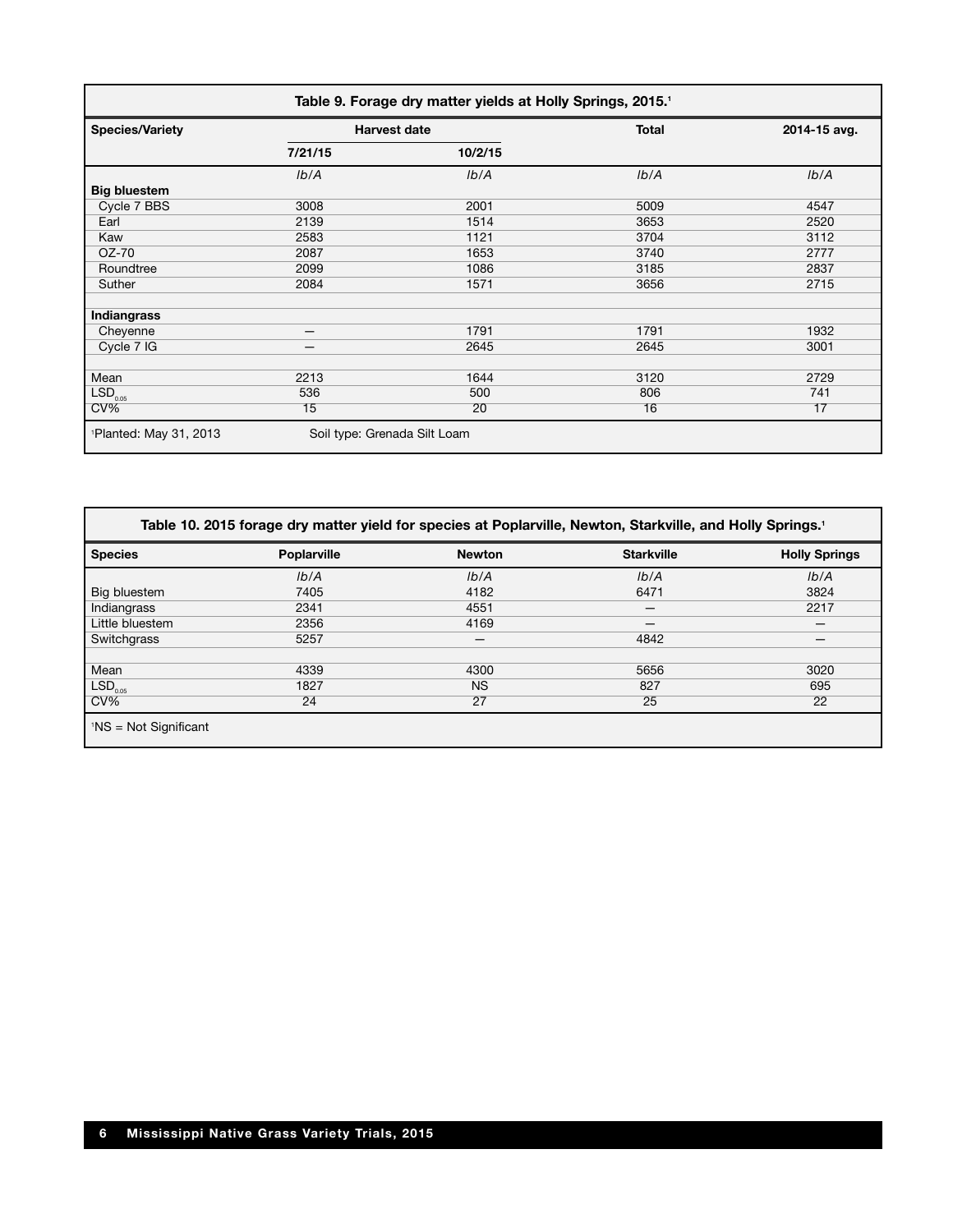| <b>Species</b>              | <b>Poplarville</b> | <b>Starkville</b> | <b>Holly Springs</b> |
|-----------------------------|--------------------|-------------------|----------------------|
|                             | Ib/A               | Ib/A              | Ib/A                 |
| Big bluestem                | 8099               | 4942              | 3084                 |
| Indiangrass                 | 4123               | –                 | 2466                 |
| Little bluestem             | 3388               |                   |                      |
| Switchgrass                 | 5544               | 3199              |                      |
|                             |                    |                   |                      |
| Mean                        | 5288               | 4070              | 2775                 |
| $\vert$ LSD <sub>0.05</sub> | 1567               | 643               | <b>NS</b>            |
| CV%                         | 18                 | 27                | 28                   |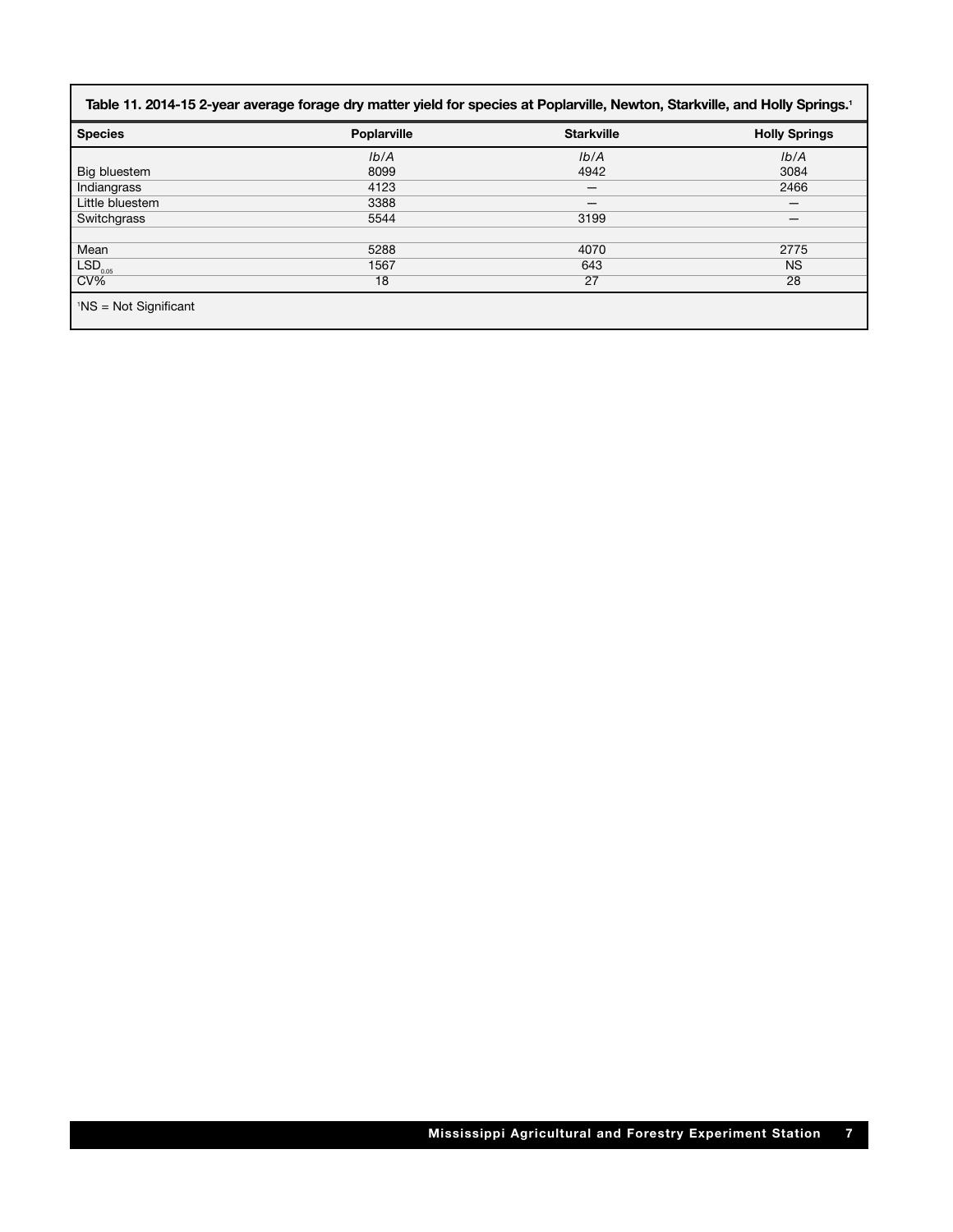| Table 13. Seed suppliers for native grass variety trial. |                  |                              |  |  |
|----------------------------------------------------------|------------------|------------------------------|--|--|
| <b>Species</b>                                           | <b>Variety</b>   | <b>Company/Source</b>        |  |  |
| <b>Big bluestem</b>                                      | Earl             | <b>Bamert Seed Company</b>   |  |  |
|                                                          | Kaw              | <b>Bamert Seed Company</b>   |  |  |
|                                                          | OZ-70            | <b>Bamert Seed Company</b>   |  |  |
|                                                          | Roundtree        | <b>Bamert Seed Company</b>   |  |  |
|                                                          | Cycle 7 BBS      | Mississippi State University |  |  |
|                                                          | Suther           | Public                       |  |  |
|                                                          |                  |                              |  |  |
| <b>Indiangrass</b>                                       | Cheyenne         | <b>Bamert Seed Company</b>   |  |  |
|                                                          | Cycle 7 IG       | Mississippi State University |  |  |
|                                                          |                  |                              |  |  |
| Little bluestem                                          | <b>Aldous</b>    | <b>Bamert Seed Company</b>   |  |  |
|                                                          | Cimmarron        | <b>Bamert Seed Company</b>   |  |  |
|                                                          |                  |                              |  |  |
| <b>Switchgrass</b>                                       | Alamo            | <b>Bamert Seed Company</b>   |  |  |
|                                                          | <b>Blackwell</b> | <b>Bamert Seed Company</b>   |  |  |
|                                                          | Cave n Rock      | Public                       |  |  |
|                                                          | Cycle 7 UPSG     | Mississippi State University |  |  |
|                                                          | Expresso         | Mississippi State University |  |  |
|                                                          | Kanlow           | <b>Public</b>                |  |  |
|                                                          |                  |                              |  |  |